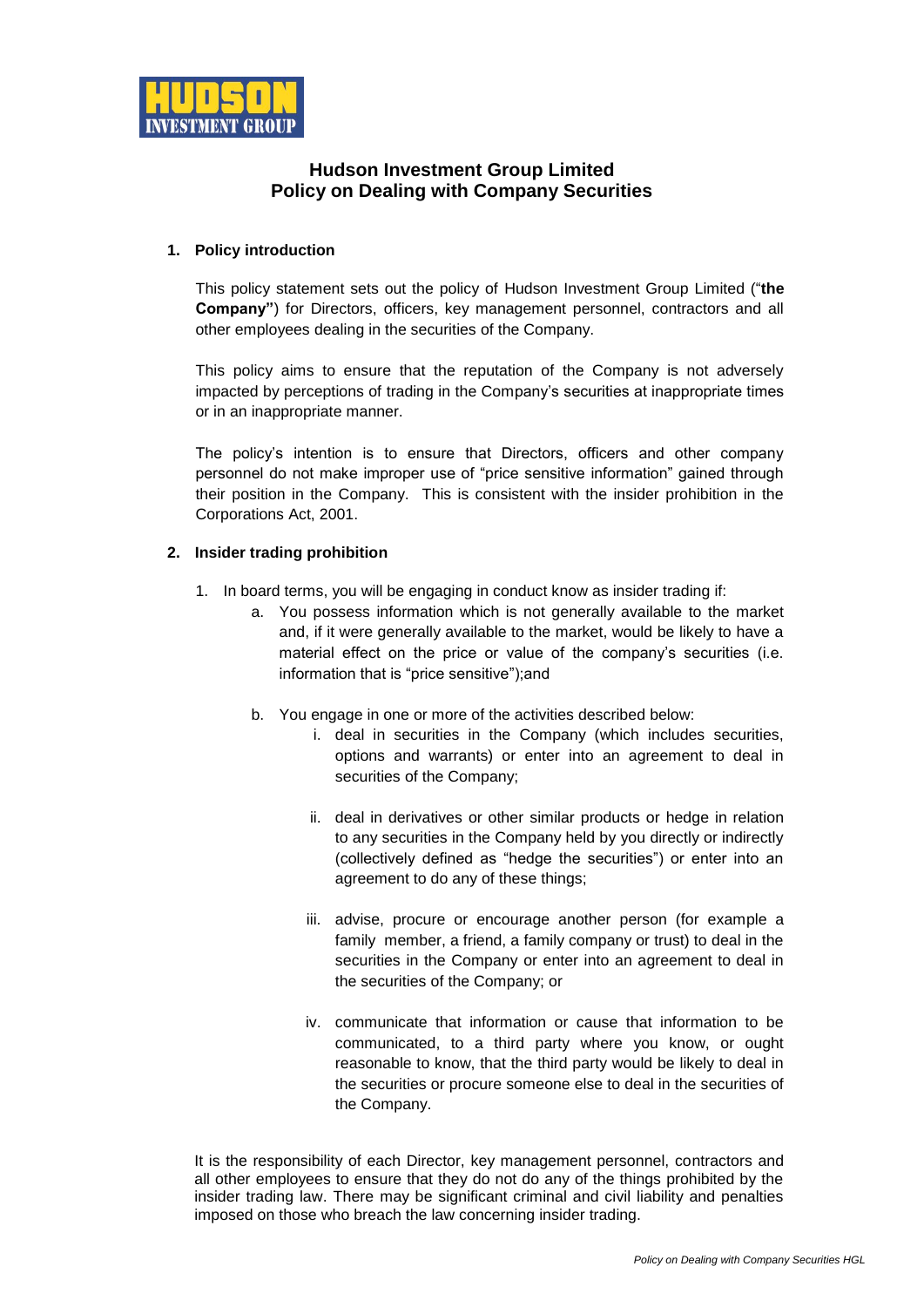## **3. Price sensitive information**

In this policy the term "price sensitive information" means information which:

- a. Is not generally available;
- b. If made generally available, is likely to have an effect on the price or value of the Company's shares (or securities of another entity).

Whether information is likely to have an effect on the price of the shares or securities is judged by whether it would affect a reasonable investor's investment decision.

Such information may include matters of supposition, matters that are sufficiently definite to warrant being made known to the public, and matters relating to the likely intentions of the Company (or another listed entity).

Examples of possible price sensitive information include, but are not limited to:

- a. financial performance,
- b. entry into, or termination of a material contract,
- c. a material acquisition or sale of assets,
- d. an actual or proposed takeover or merger,
- e. an actual or proposed change to the capital structure,
- f. a proposed dividend or change in dividend policy, and
- g. a material claim or any other unexpected liability.

The term "generally available" means information that has been disclosed to the market under continuous disclosure obligations or information that has otherwise been made public.

## **4. Application of the Policy**

This policy applies to all Directors of the Company, officers, contractors, other key management personnel and to all the employees with access to the Company's financial information and results of operations.

# **5. Share Trading Policy**

#### **Closed periods**

In addition to the specific prohibition set out under the heading Insider Trading Prohibition Directors and all other employees must also not deal in the Company's Securities during the following periods:

- Within 1 month immediately preceding and 48 hours immediately following the release by the Company of its annual results to the ASX;
- Within 1 month immediately preceding and 48 hours immediately following the release by the Company of its half-yearly results to the ASX;
- Within 2 weeks immediately preceding and 48 hours immediately following the Company's Annual General Meeting; and
- Other periods as advised by the Board or Chief Executive Officer.

Requests to trade during the closed periods may be considered in exceptional circumstances. The current procedure is that a written request is made to the Chairman and/or an independent director if the Chairman makes the request, describing the claim. Any approval to trade should be in writing and will be determined on a case by case basis.

Exceptional circumstances include:

- a severe financial hardship due to a pressing financial commitment that cannot be satisfied otherwise by selling the relevant securities in the Company;
- a court order, or an enforceable court undertakings relating to a family settlement to transfer or sell securities in the Company, or some other overriding legal or regulatory requirement relating to you to comply;
- it is recognised that exceptional circumstances may arise that have not been considered in the policy and those requests will be considered if they arise;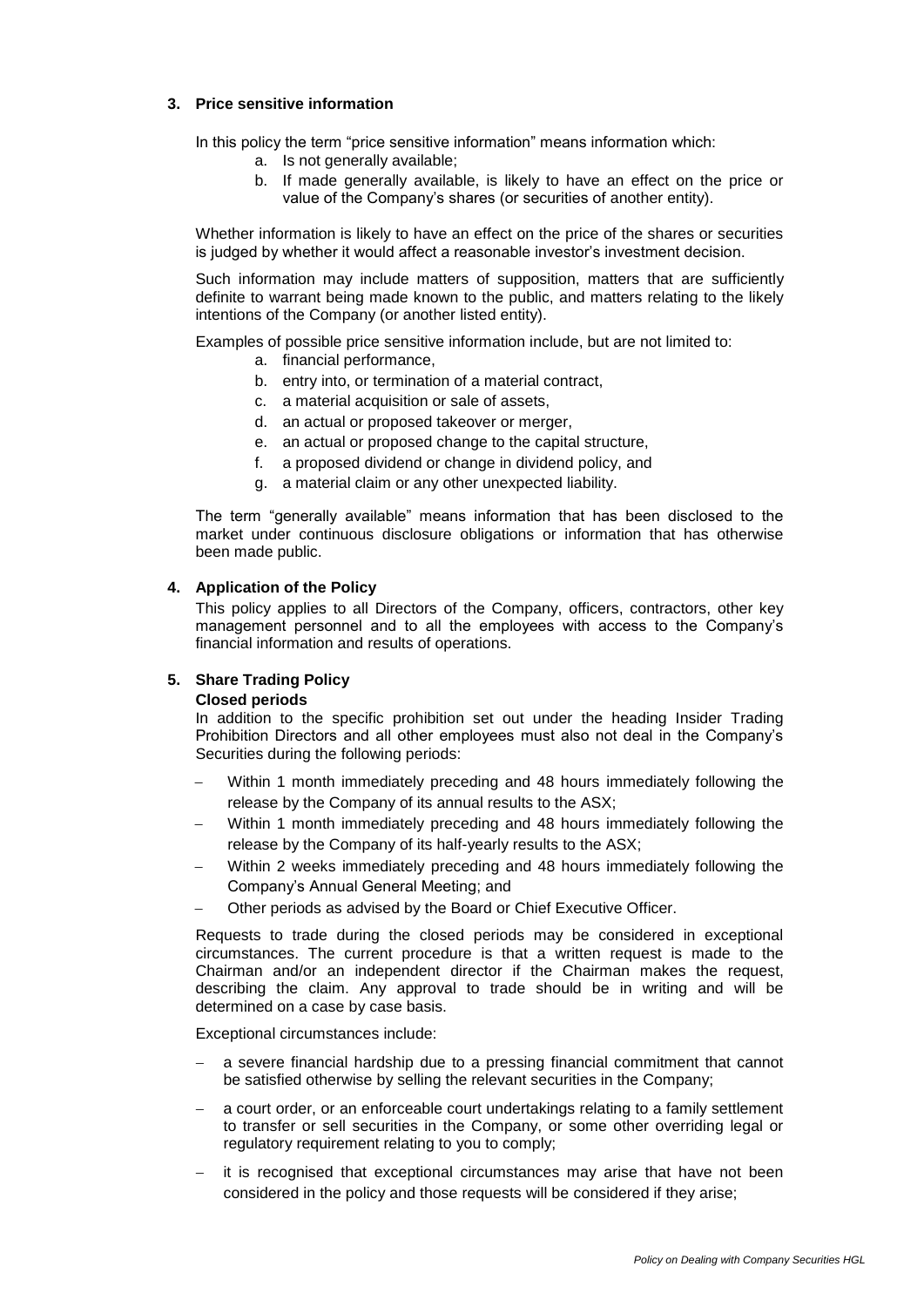approvals to trade in exceptional circumstances will be in writing including email authority and will be for a period of 5 business days.

## **6. Prohibited periods**

These periods include the closed periods as well as, where there is price sensitive information that has not been released to the ASX as the result of Listing Rule 3.1A being in operation. Examples include where disclosure of information is forbidden by law, or where negotiations are incomplete, involve trade secrets, or concern information generated internally for the purposes of the Company.

## **7. Other periods**

At all other times, Directors, key management personnel and all other employees are not permitted to buy and sell securities in the Company without first obtaining written or email consent from the Chairman. When the Chairman trades Company securities written approval has to be obtained from an Independent Director.

That consent will normally be granted provided there is no price-sensitive information known to the Company that has not been disclosed to the market in accordance with ASX exemptions from mandatory disclosure

Exclusions from the securities trading policy:

This policy does not apply to the following trading examples:

- transfer of securities held in a superannuation fund or other savings scheme of which the restricted person is a beneficiary;
- investment in securities, where the assets of the fund or other scheme are invested at the discretion of a third party;
- undertakings to accept, or the acceptance of a takeover offer;
- trading under an offer or plan or invitation made to all security holders;
- a disposal of securities that is the result of the securities lender exercising their rights, for example under a margin lending agreement; and
- the exercise (but not sale following exercise) of an option or right under the Company's ESOP or incentive arrangements, unless the final date of the option falls within a prohibited or closed period.

# **8. ASX notification by Directors**

Directors should note that the Corporations Act obliges a director to notify the ASX within 14 days after any dealing in the Company's securities (either personally or through a third party) which results in a change in the relevant interests of the director in the Company's securities. In addition, under the ASX Listing Rules the Company is required to notify the ASX:

- a. Of such dealings within 5 business days of such dealings taking place; and
- b. Whether the dealings occurred during a 'closed period' and if so whether written clearance was obtained.

Directors have agreed with the Company to provide notice of such dealings to the Company as soon as possible after such dealing to enable the Company to comply with its obligations under the Listing Rules. A notice given by the Company to the ASX under the ASX Listing Rules satisfies the director's obligation to notify the ASX under the Corporations Act. Any director requiring assistance in this regard should contact the Company Secretary.